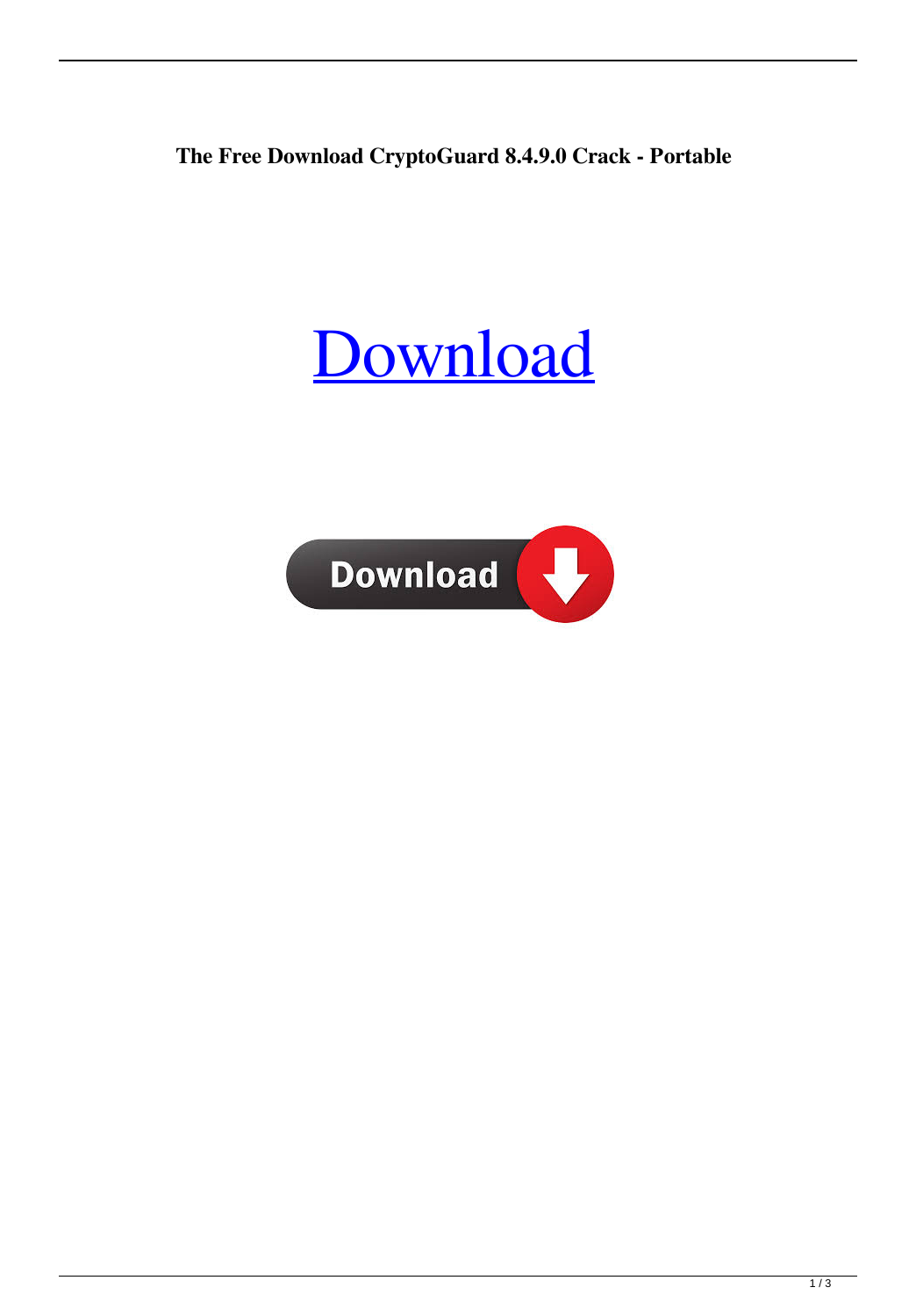A: To protect your source code from spambots, you can use mod\_rewrite to modify the URL to look like: This way, bots are unable to read the contents of the file. The Jerusalem Post cnxps.cmd.push(function () { cnxps({ playerId: '36af7c51-0caf-4741-9824-2c941fc6c17b' }).render('4c4d856e0e6f4e3d808bbc1715e132f6'); }); A report from a British human rights organization claims that the IDF has been "violently suppressing" medical treatment for wounded Palestinians in the Gaza Strip.The report, which includes interviews with wounded Palestinians in Gaza, claims that the Israel Defense Forces (IDF) uses ambulances to transport Palestinians to the Rafiah hospital if they are wounded. But, upon arrival, the IDF separates the wounded from their companions, arrests them and takes them to Hadassah Hospital for Medical Treatment in Jerusalem – and not to Rafiah.Palestinians are "forced to walk for miles to be treated" and "ultimately dumped at Hadassah Hospital without medical attention or the help of family members," according to the report.The report goes on to claim that the IDF uses ambulances to take civilians to Rafiah only to round them up, arrest them and take them to Hadassah Hospital as well. It states: "We verified this by interviewing many of the victims of the raid in Gaza who were given little choice but to walk to Rafiah."The report also alleged that Palestinians are forbidden from using ambulances as their own means of transportation unless they are in actual need of emergency care.The UN Special Coordinator for the Middle East Peace Process, Nickolay Mladenov, said that the treatment of Palestinians in the Gaza Strip is "extremely problematic" and that Israel is "using ambulances to drive people to prisons.""We are aware of a pattern of behavior by the Israeli security forces of using ambulances to drive people to prisons. We will look into this complaint and we will use this complaint to hold Israel accountable," he said.Israel's Ministry of Health refused to comment on the matter.Q: How to